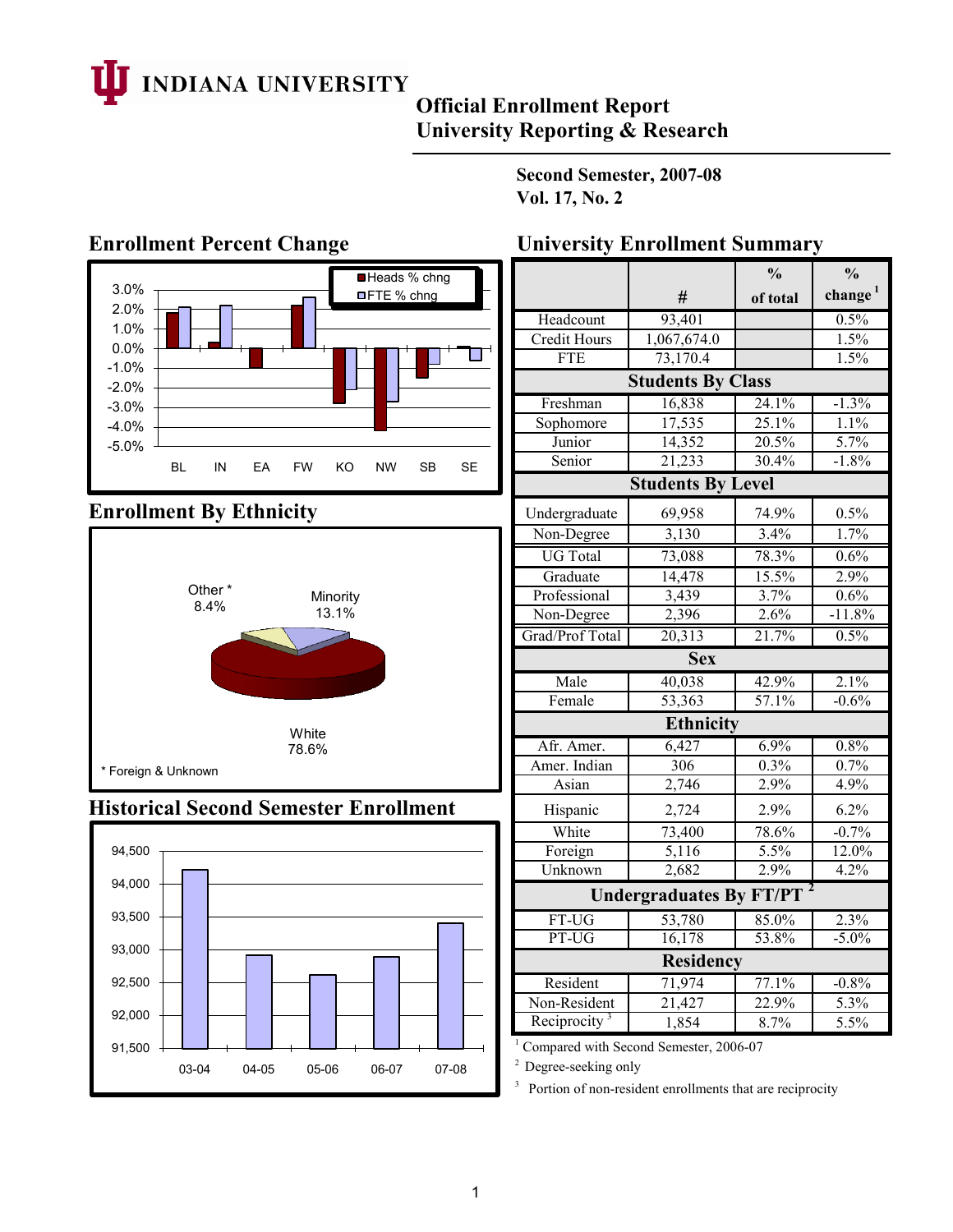# **Campus Enrollment Summary**

| $E1$ measured and $\epsilon$ is the model of and $\epsilon$ and $\epsilon$ |        |               |               |           |                     |               |            |               |               |  |  |  |  |
|----------------------------------------------------------------------------|--------|---------------|---------------|-----------|---------------------|---------------|------------|---------------|---------------|--|--|--|--|
|                                                                            |        | Headcount     |               |           | <b>Credit Hours</b> |               | <b>FTE</b> |               |               |  |  |  |  |
|                                                                            |        | $\frac{0}{0}$ | $\frac{0}{0}$ |           | $\frac{0}{0}$       | $\frac{0}{0}$ |            | $\frac{0}{0}$ | $\frac{0}{0}$ |  |  |  |  |
|                                                                            | #      | of total      | change        | #         | of total            | change        | #          | of total      | change        |  |  |  |  |
| <b>BL</b>                                                                  | 37,351 | 40.0%         | 1.8%          | 488,815.5 | 45.8%               | 2.1%          | 33,656.8   | 46.0%         | 2.1%          |  |  |  |  |
| IN                                                                         | 28,134 | 30.1%         | 0.3%          | 308,068.0 | 28.9%               | 2.2%          | 21,168.2   | 28.9%         | $2.2\%$       |  |  |  |  |
| EA                                                                         | 2,172  | 2.3%          | $-1.0\%$      | 21,240.0  | $2.0\%$             | $0.0\%$       | 1,420.8    | 1.9%          | $0.0\%$       |  |  |  |  |
| FW                                                                         | 6,253  | 6.7%          | 2.2%          | 63,292.0  | 5.9%                | 2.6%          | 4,273.2    | 5.8%          | 2.6%          |  |  |  |  |
| <b>KO</b>                                                                  | 2,562  | 2.7%          | $-2.8%$       | 24,966.0  | 2.3%                | $-2.0\%$      | 1,678.6    | 2.3%          | $-2.1\%$      |  |  |  |  |
| <b>NW</b>                                                                  | 4,449  | 4.8%          | $-4.2\%$      | 43,178.0  | 4.0%                | $-2.9%$       | 2,942.6    | 4.0%          | $-2.7%$       |  |  |  |  |
| <b>SB</b>                                                                  | 6,654  | $7.1\%$       | $-1.5%$       | 62,392.0  | 5.8%                | $-0.7\%$      | 4,252.4    | 5.8%          | $-0.8\%$      |  |  |  |  |
| <b>SE</b>                                                                  | 5,826  | $6.2\%$       | $0.1\%$       | 55,722.5  | 5.2%                | $-0.7\%$      | 3,777.7    | 5.2%          | $-0.6\%$      |  |  |  |  |

# **By Headcount, Credit Hours, and FTE**

## **Historical Second Semester Enrollment**



#### **By Undergraduate Enrollment Status By Residency**



|           | <b>Full-Time UG</b> |               |       | Part-Time UG  |        | <b>Resident</b> |               | <b>Non-Resident</b> |               |               |  |
|-----------|---------------------|---------------|-------|---------------|--------|-----------------|---------------|---------------------|---------------|---------------|--|
|           |                     | $\frac{0}{0}$ |       | $\frac{0}{0}$ |        | $\frac{0}{0}$   | $\frac{0}{0}$ |                     | $\frac{0}{0}$ | $\frac{0}{0}$ |  |
|           | #                   | change        | #     | change        | $\#$   | of total        | change        | #                   | of total      | change        |  |
| <b>BL</b> | 26,576              | $2.0\%$       | 1,603 | $0.6\%$       | 21,241 | 29.5%           | $-1.0\%$      | 16,110              | 75.2%         | 5.7%          |  |
| IN        | 12,952              | $4.3\%$       | 5,890 | $-5.9\%$      | 25,512 | 35.4%           | $-0.1\%$      | 2,622               | 12.2%         | 4.9%          |  |
| EA        | 1,145               | $1.4\%$       | 750   | $-3.2\%$      | 1,884  | $2.6\%$         | $-1.7\%$      | 288                 | 1.3%          | 4.0%          |  |
| FW        | 3,527               | $2.6\%$       | 1,858 | $-2.4\%$      | 6,023  | 8.4%            | 2.3%          | 230                 | 1.1%          | $0.9\%$       |  |
| KO        | 1,322               | $1.1\%$       | 846   | $-5.3\%$      | 2,548  | 3.5%            | $-2.5\%$      | 14                  | $0.1\%$       | $-39.1%$      |  |
| <b>NW</b> | 2,134               | $-2.4\%$      | 1,481 | $-8.1\%$      | 4,389  | $6.1\%$         | $-4.3\%$      | 60                  | $0.3\%$       | 7.1%          |  |
| <b>SB</b> | 3,202               | 2.7%          | 1,900 | $-10.1%$      | 6,224  | $8.6\%$         | $-1.3\%$      | 430                 | $2.0\%$       | $-3.6%$       |  |
| <b>SE</b> | 2,922               | $0.1\%$       | 1,850 | $-1.8%$       | 4,153  | 5.8%            | $-2.2\%$      | 1,673               | 7.8%          | 6.3%          |  |

*FW - IU Students Only*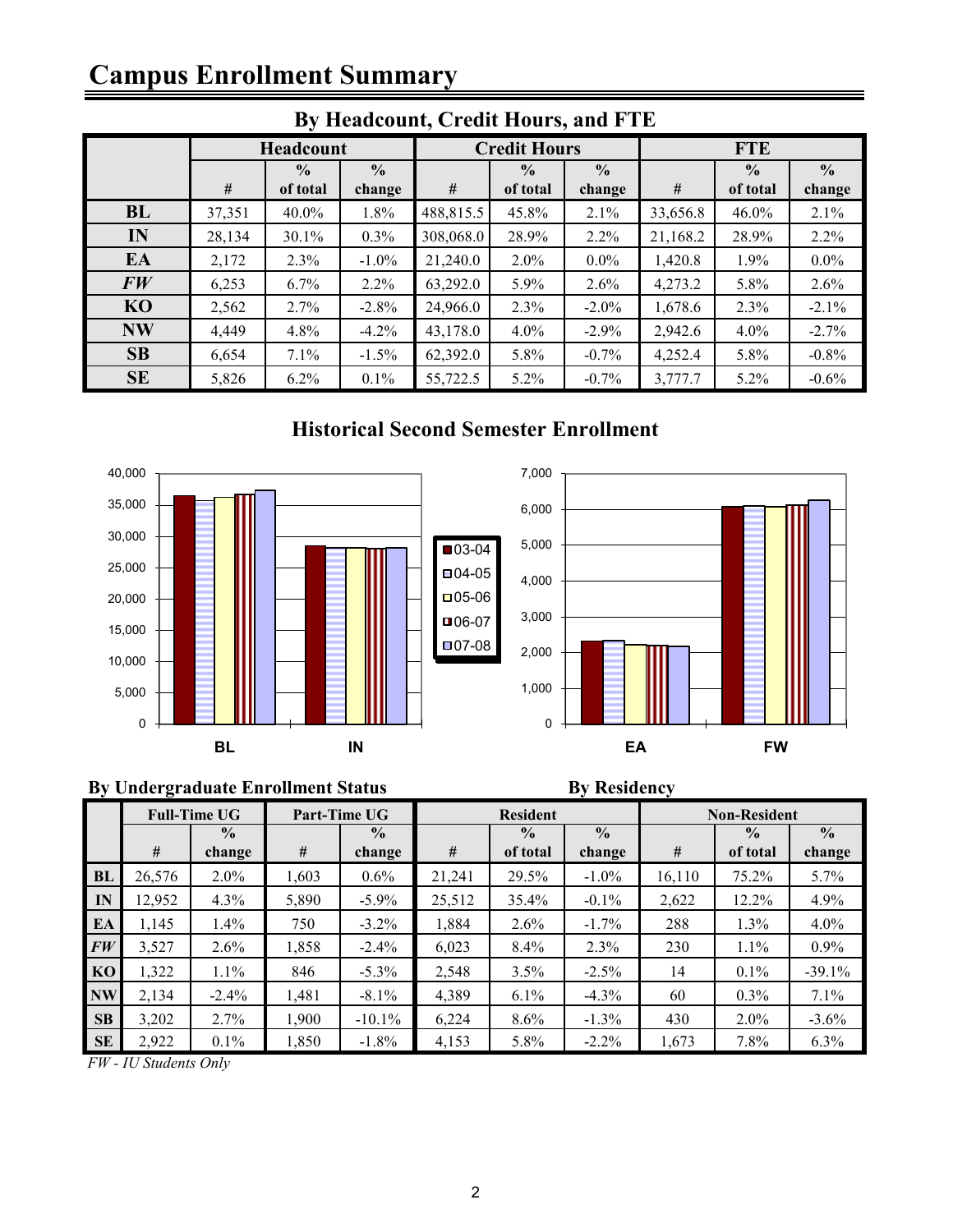|           | Freshman |               |               |       | Sophomore     |               |                                | <b>Junior</b> |               | <b>Senior</b> |               |          |
|-----------|----------|---------------|---------------|-------|---------------|---------------|--------------------------------|---------------|---------------|---------------|---------------|----------|
|           |          | $\frac{0}{0}$ | $\frac{0}{0}$ |       | $\frac{0}{0}$ | $\frac{0}{0}$ | $\frac{0}{0}$<br>$\frac{0}{0}$ |               | $\frac{0}{0}$ |               | $\frac{6}{6}$ |          |
|           | #        | of total      | change        | #     | of total      | change        | #                              | of total      | change        | #             | of total      | change   |
| BL        | 5,949    | 21.1%         | $-4.0\%$      | 7,284 | 25.8%         | 6.9%          | 6,540                          | 23.2%         | 12.2%         | 8,406         | 29.8%         | $-4.6%$  |
| IN        | 4,081    | 21.7%         | 0.9%          | 4,396 | 23.3%         | $-0.7%$       | 3,706                          | 19.7%         | $-1.4\%$      | 6,659         | 35.3%         | 3.3%     |
| EA        | 562      | 29.7%         | 1.3%          | 485   | 25.6%         | $-8.1\%$      | 369                            | 19.5%         | 18.3%         | 479           | 25.3%         | $-5.9\%$ |
| FW        | .729     | 27.7%         | 0.5%          | 1,320 | 21.1%         | 0.3%          | 908                            | 14.5%         | 7.1%          | <b>428.</b>   | 22.8%         | $-2.1\%$ |
| <b>KO</b> | 596      | 23.3%         | $-1.7\%$      | 611   | 23.8%         | $-15.7\%$     | 409                            | 16.0%         | 21.0%         | 552           | 21.5%         | 4.0%     |
| <b>NW</b> | 1,156    | 26.0%         | $-1.4\%$      | 999   | 22.5%         | $-9.5%$       | 584                            | 13.1%         | 0.3%          | 876           | 19.7%         | $-6.8\%$ |
| SB        | .543     | 23.2%         | $-0.2\%$      | 1,312 | 19.7%         | $-2.7%$       | 839                            | 12.6%         | $-8.8%$       | 1,408         | 21.2%         | $-0.7%$  |
| <b>SE</b> | ,222     | 21.0%         | $0.0\%$       | ,128  | 19.4%         | 4.4%          | 997                            | 17.1%         | $0.2\%$       | ,425          | 24.5%         | $-5.4\%$ |

# **By Undergraduate Class Standing**

# **Historical Second Semester Enrollment**



### **Graduate and Professional Enrollment**

|           | Graduate |         |               | <b>Professional</b> |       |               | Male   |               |               | Female |               |               |
|-----------|----------|---------|---------------|---------------------|-------|---------------|--------|---------------|---------------|--------|---------------|---------------|
|           |          |         | $\frac{0}{0}$ |                     |       | $\frac{0}{0}$ |        | $\frac{0}{0}$ | $\frac{0}{0}$ |        | $\frac{0}{0}$ | $\frac{6}{9}$ |
|           | #        |         | change        | #                   |       | change        | #      | of total      | change        | #      | of total      | change        |
| <b>BL</b> | 6,884    | 47.5%   | $2.7\%$       | 902                 | 26.2% | $-2.4%$       | 18,121 | 45.3%         | $3.2\%$       | 19,230 | $36.0\%$      | $0.5\%$       |
| IN        | 5,170    | 35.7%   | 2.3%          | 2,537               | 73.8% | 1.7%          | 11,888 | 29.7%         | 1.7%          | 16,246 | 30.4%         | $-0.6\%$      |
| EA        |          | $0.0\%$ | n/a           |                     |       |               | 679    | $1.7\%$       | $-4.4\%$      | 1,493  | 2.8%          | 0.7%          |
| FW        | 536      | $3.7\%$ | 4.1%          |                     |       |               | 2,569  | 6.4%          | 3.3%          | 3,684  | $6.9\%$       | 1.5%          |
| KO        | 72       | $0.5\%$ | $-2.7\%$      |                     |       |               | 780    | 1.9%          | 0.3%          | 1,782  | 3.3%          | $-4.0\%$      |
| <b>NW</b> | 456      | $3.1\%$ | 11.8%         |                     |       |               | 1,329  | 3.3%          | $-2.5%$       | 3,120  | 5.8%          | $-4.9%$       |
| SB        | 741      | $5.1\%$ | 1.4%          |                     |       |               | 2,450  | 6.1%          | $-1.7\%$      | 4,204  | 7.9%          | $-1.3\%$      |
| <b>SE</b> | 618      | $4.3\%$ | 5.8%          |                     |       |               | 2,222  | 5.5%          | $3.6\%$       | 3,604  | 6.8%          | $-2.0\%$      |

*FW - IU Students Only*